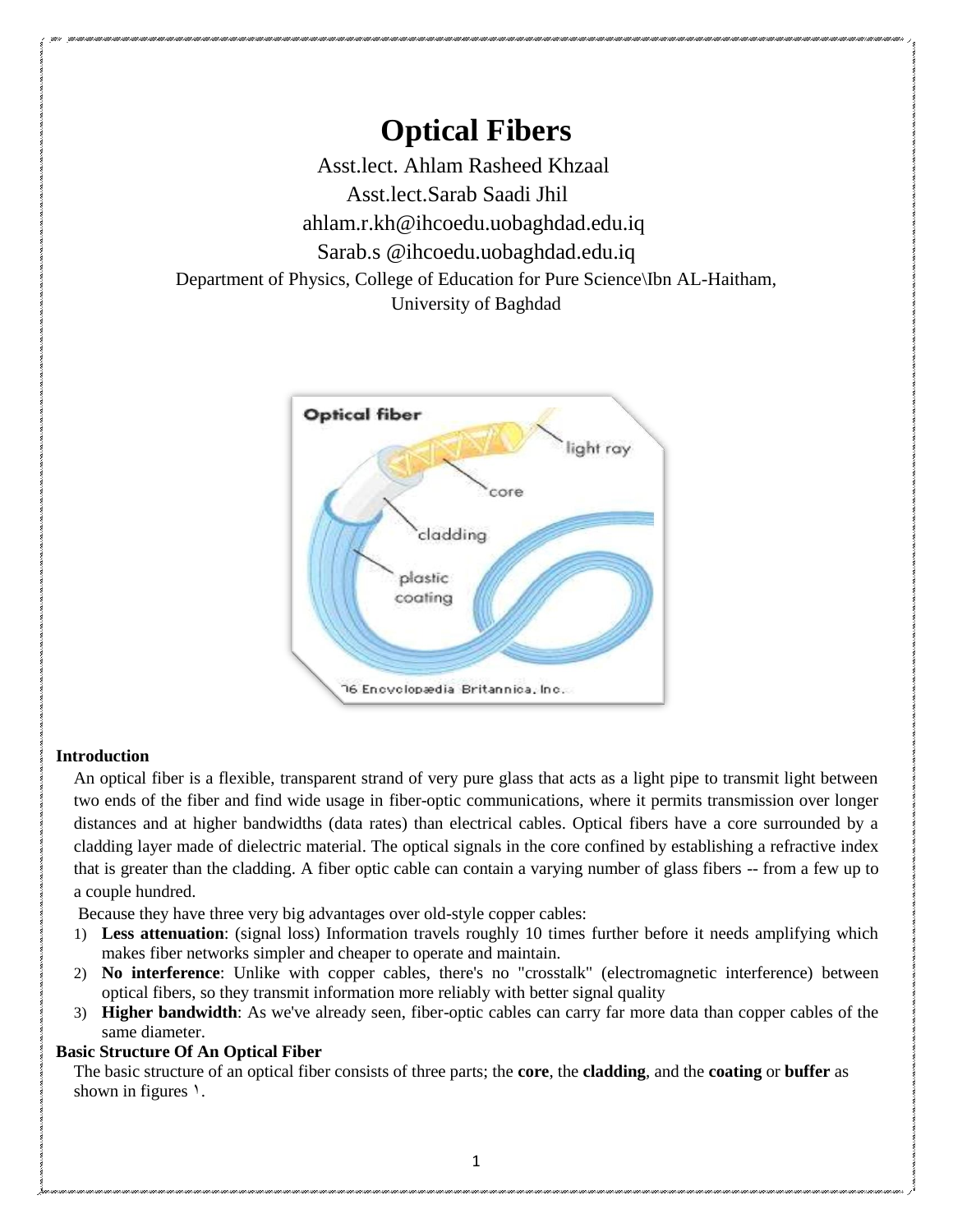- The **core** is a cylindrical rod of dielectric material. Dielectric material conducts no electricity. Light propagates mainly along the core of the fiber. The core is generally made of glass. The **core** is described as having a radius of (a) and an index of refraction  $n_1$ . The core is surrounded by a layer of material called the **cladding**. Even though light will propagate along the fiber core without the layer of cladding material, the cladding does perform some necessary functions. The light is "guided" down (see Figure 2) the core of the fiber by the optical "cladding" which has a lower refractive index (the ratio of the velocity of light in a vacuum to its velocity in a specified medium) that traps light in the core through "total internal reflection."
- The **cladding** layer is made of a dielectric material with an index of refraction n2. The index of refraction of the cladding material is less than that of the core material. The cladding is generally made of glass or plastic. The cladding performs the following functions:
	- Reduces loss of light from the core into the surrounding air
	- Protects the fiber from absorbing surface contaminants
	- Reduces scattering loss at the surface of the core
	- Adds mechanical strength

For extra protection, the cladding is enclosed in an additional layer called the coating or buffer

The **coating** or **buffer** is a layer of material used to protect an optical fiber from physical damage. The material used for a buffer is a type of plastic. The buffer is elastic in nature and prevents abrasions. The buffer also prevents the optical fiber from scattering losses caused by microbends. Microbends occur when an optical fiber is placed on a rough and distorted surface.



**Figure1**



**Figure.2 .Total Internal Reflection**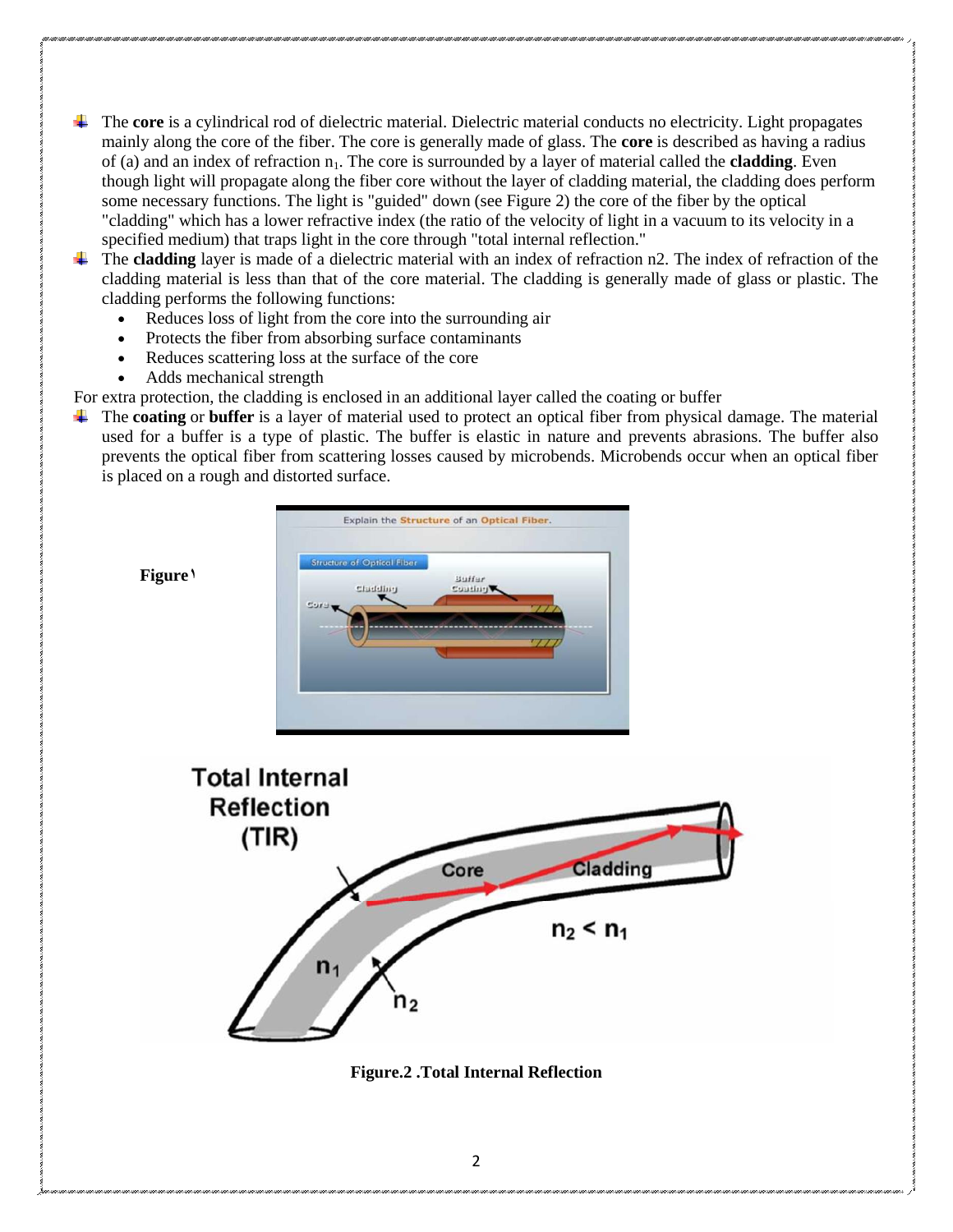Light travels down a fiber-optic cable by bouncing repeatedly off the walls as shown in figure.3. Each tiny photon (particle of light) bounces down the pipe like a bobsleigh going down an ice run. Now you might expect a beam of light, traveling in a clear glass pipe, simply to leak out of the edges. But if light hits glass at a really shallow angle (less than 42 degrees), it reflects back in again as though the glass were really a mirror. This phenomenon is called total internal reflection. It's one of the things that keeps light inside the pipe. The other thing that keeps light in the pipe is the structure of the cable, which is made up of two separate parts. The main part of the cable in the middle is called the core and that's the bit the light travels through. Wrapped around the outside of the core is another layer of glass called the cladding. The cladding's job is to keep the light signals inside the core. It can do this because it is made of a different type of glass to the core. (More technically, the cladding has a lower refractive index.)

### **Types of optical fibers:**

Optical fibers carry light signals down them in what are called **modes**. That sounds technical but it just means different ways of traveling: a mode is simply the path that a light beam follows down the fiber. One mode is to go straight down the middle of the fiber. Another is to bounce down the fiber at a shallow angle. Other modes involve bouncing down the fiber at other angles, more or less steep.

**single-mode**. It is the simplest type of optical fiber. It has a very thin core about 5-10 microns (millionths of a meter) in diameter. In a single-mode fiber, all signals travel straight down the middle without bouncing off the edges (yellow line in diagram). Cable TV, Internet, and telephone signals are generally carried by single-mode fibers, wrapped together into a huge bundle. Cables like this can send information over 100 km (60 miles).

**multi-mode.** Each optical fiber in a multi-mode cable is about 10 times bigger than one in a single-mode cable. This means light beams can travel through the core by following a variety of different paths (yellow, orange, blue, and cyan lines) in other words, in multiple different modes. Multi-mode cables can send information only over relatively short distances and are used (among other things) to link computer networks together.



#### **Optical fibers applications:**

- **Medical industry.** Because of the extremely thin and flexible nature, it used in various instruments to view internal body parts by inserting into hollow spaces in the body. It is used as lasers during surgeries, endoscopy, microscopy and biomedical research.
- **Communication.** Telecommunication to copper wires, fiber optics cables are has major uses of optical fiber cables for transmitting and receiving purposes. It is used in various networking fields and even increases the speed and accuracy of the transmission data. Compared
- **Defense Purpose.** Fiber optics are used for data transmission in high level data security fields of military and aerospace applications. These are used in wirings in aircrafts, hydrophones for SONARs and Seismic applications.